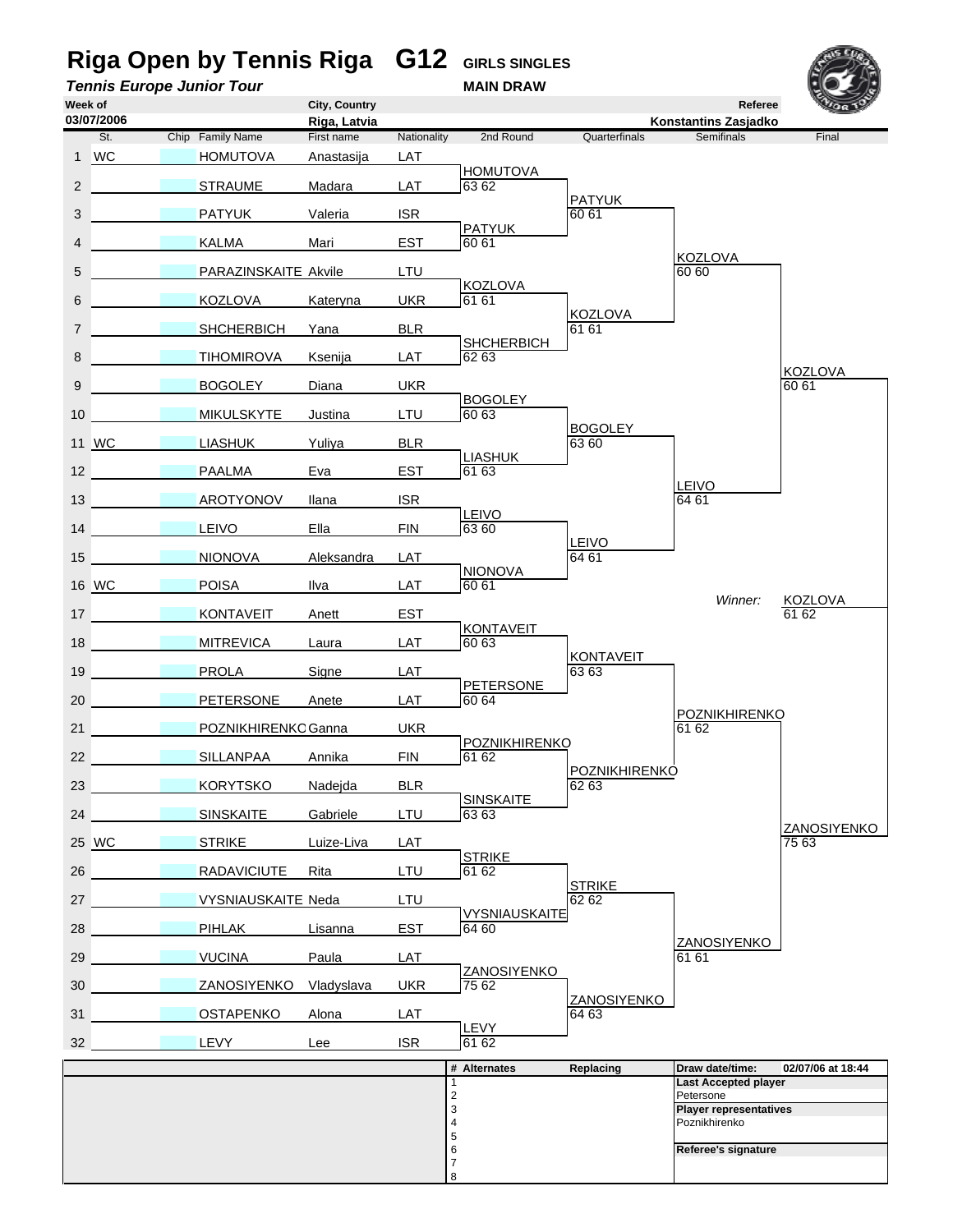#### **Riga Open by Tennis Riga B12 BOYS SINGLES Tennis Europe Junior Tour MAIN DRAW Week of City, Country Referee Riga, Latvia**<br> **Riga, Latvia Riga, Latvia**<br> **Riga, Latvia Antionality And Round Cuarterfinals Riga, Latvia Constantinals** St. Chip Family Name First name Nationality 2nd Round Quarterfinals Semifinals 1 24 PODZUS Janis LAT TVERIJONAS<br>LTU 32 ret. 2 31 TVERIJONAS Julius TVERIJONAS<br>36 62 62 3 39 SLABODKINS Arkadijs LAT External SLABODKINS<br>LAT 62 63 4 13 LADOVS Kirils TVERIJONAS<br>63 46 63 5 WC 14 LAPINS Kristaps LAT 63 46 63 LAPINS<br>
ISR
6362 6 WC 18 MUSHAYEV David LAPINS 7 **20 OSTROVSKIS Vlads** LAT 64 60 ELR **124 TARANDA** 8 30 TARANDA Alexei <u>IVASHKA</u><br>61 60 9 8 HUTTUNEN Saska FIN 61 60 GEO
B<sub>64</sub> 76(3) 10 22 PILPANI Luka Umpire *b* PRENCLAVS 11 PRENCLAVS Kristaps LAT 1 62 63 **LAT** *a a* **PRENCLAVS** 12 **BUCENS** Reinis **IVASHKA** 13 28 SAVRANSKI Boris ISR 63 60 EXAVRANSKI<br>LTU 60 61 14 **OZELIS** Almantas **IVASHKA** 15 NASHKA Ilia BLR 61 61 61 EST **BRITH**<br> **BRITH**<br> **BPD**<br> **BPD**<br> **BPD**<br> **BPD**<br> **BPD** 16 **AMELIN** Denis *Winner:* IVASHKA 17 17 MOZHAR Tsimur BLR Umpire *A* 61 63 LAT **MOZHAR** 18 KALASNIKOVS Ricards LAT 64 60 Umpire *a* MOZHAR 19 GRUZDAS Eimantas LTU 36 60 63 GEO<sub>BO</sub><br>
61 75 20 16 MEPARIDZE Shota PODZUS<br>62 60 21 PODZUS Martins LAT CONSTRUCTED AND RESERVE RESERVE AND RESERVE AND RESERVE AND RESERVE AND RESERVE AND RESERVE LAT PODZUS 22 VILCANS Valts LAT W/o **PODZUS**<br>62 61 23 WC 27 RIBAKOVS Nikita LAT EST **KERNER**<br>
61 60 24 KERNER Markus PODZUS<br>64 61 25 WC 3 BERZINS Andris LAT 64 61 FIN **63** 75 26 KIVIJARVI Timi KIVIJARVI<br>62 36 62 27 26 REINKE Kirils LAT 62 36 62 **BLR** *REINKE*<br>76(4) 62 28 NOVIKOV Andrei KIVIJARVI<br>64 16 61 29 BEN SHABAT Aviv ISR EMPIRE **BEN SHABAT** 30 **GAISMINS** Uldis LAT 60 63 BEN SHABAT<br>62 62 31 **5 BUGAILISKIS** Mantas LTU EMPIRE **BUGAILISKIS** 32 15 LOSBERGS Mikus Pauls **# Alternates Replacing Draw date/time: 02/07/06 at 18:27** 1 **Last Accepted player Amelin** 3 **Player representatives**  $\begin{array}{c} 2 \\ 3 \\ 4 \\ 5 \end{array}$ Poznikihirenko 6 **Referee's signature** 7 **03/07/2006**

8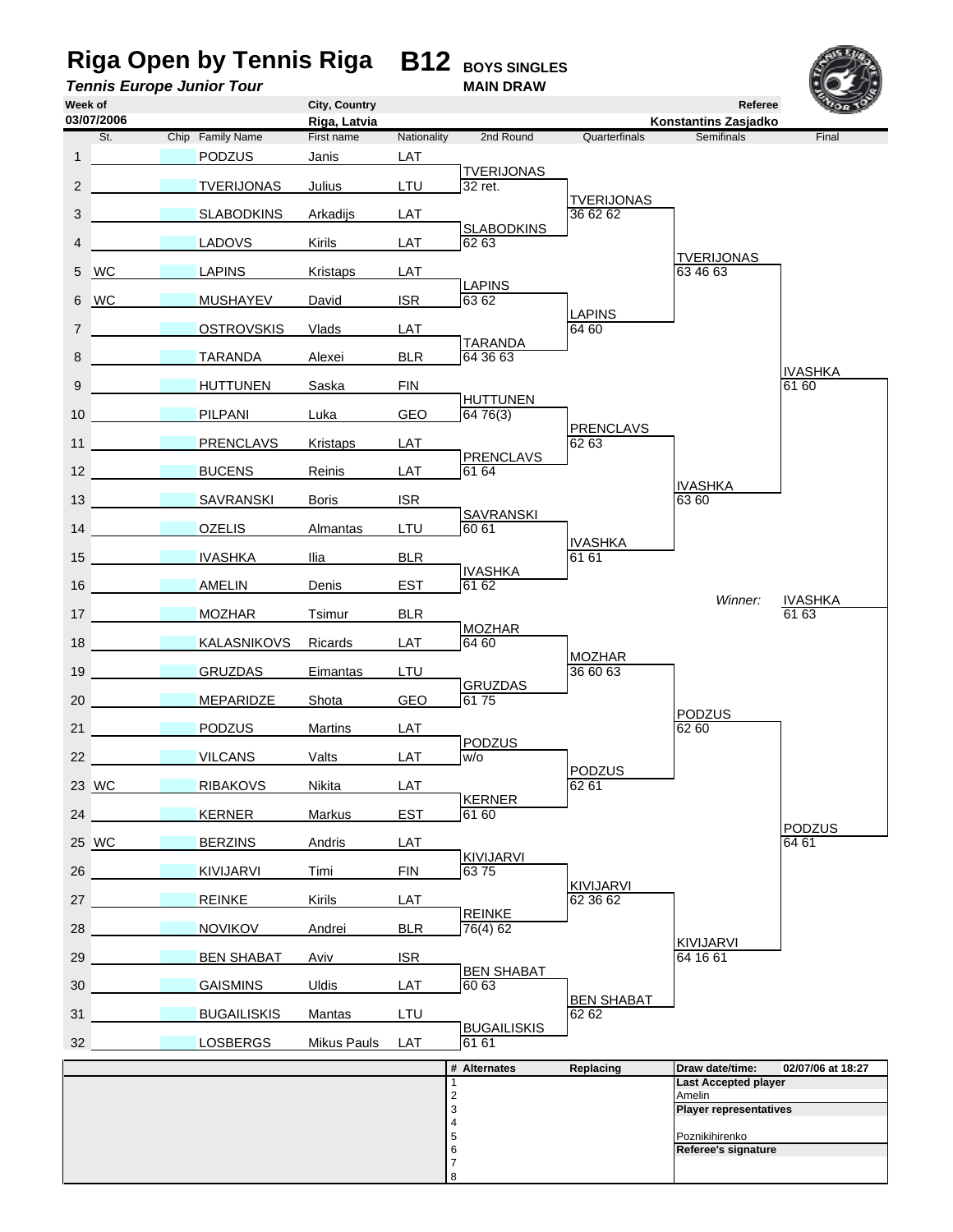

| ---<br>. |                               |  |
|----------|-------------------------------|--|
|          | <b>Last Accepted team</b>     |  |
|          | All in                        |  |
|          | <b>Player representatives</b> |  |
|          | Merkulova                     |  |
|          | Tigunova                      |  |
|          | Referee's signature           |  |
|          |                               |  |
|          |                               |  |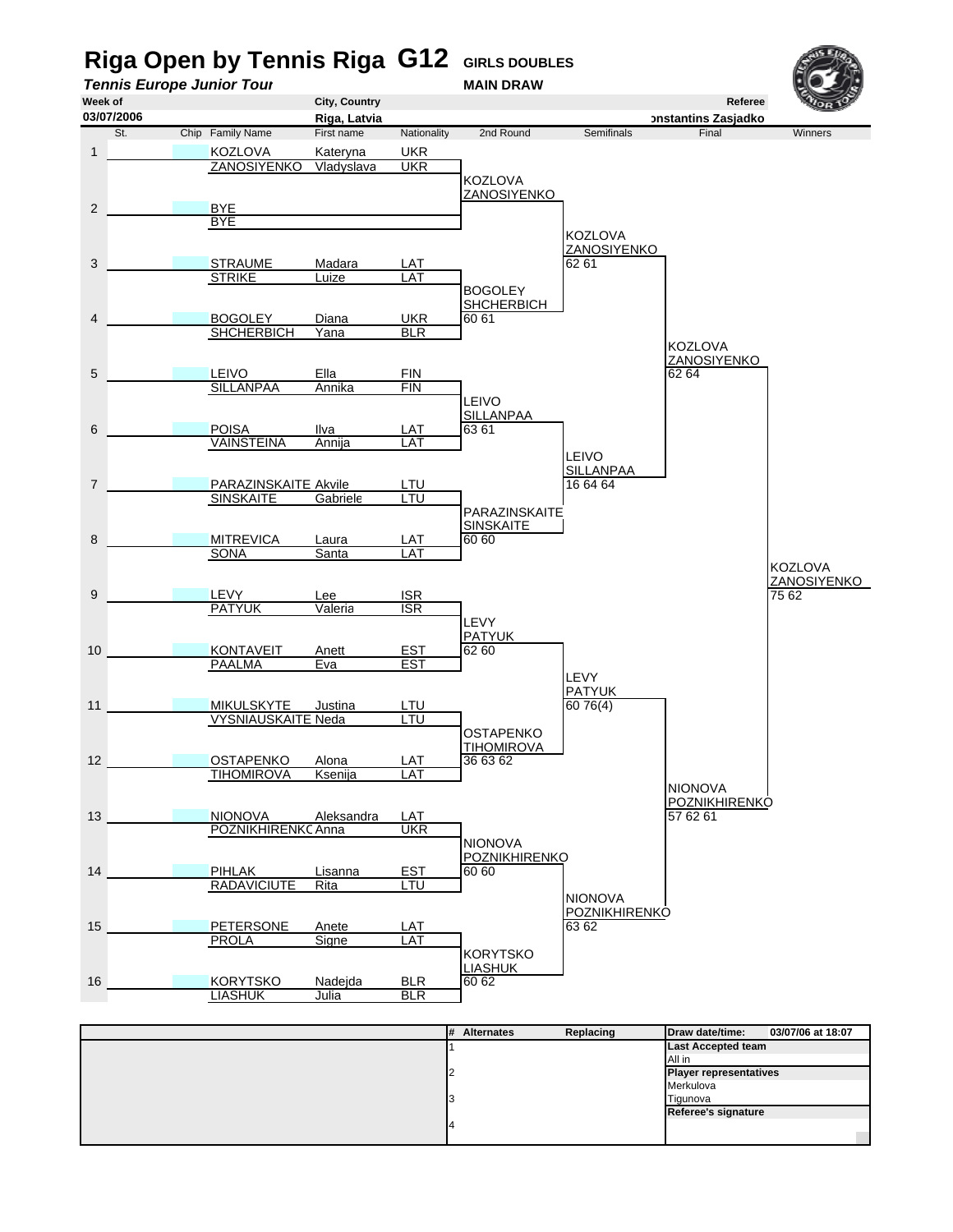

|  | $H$ Alternates | <b>Replacing</b> | $I$ uaw dale/time.            | 03/07/00 at 10.13 |
|--|----------------|------------------|-------------------------------|-------------------|
|  |                |                  | <b>Last Accepted team</b>     |                   |
|  |                |                  | All in                        |                   |
|  |                |                  | <b>Player representatives</b> |                   |
|  |                |                  | Merkulova                     |                   |
|  |                |                  | Tigunova                      |                   |
|  |                |                  | Referee's signature           |                   |
|  |                |                  |                               |                   |
|  |                |                  |                               |                   |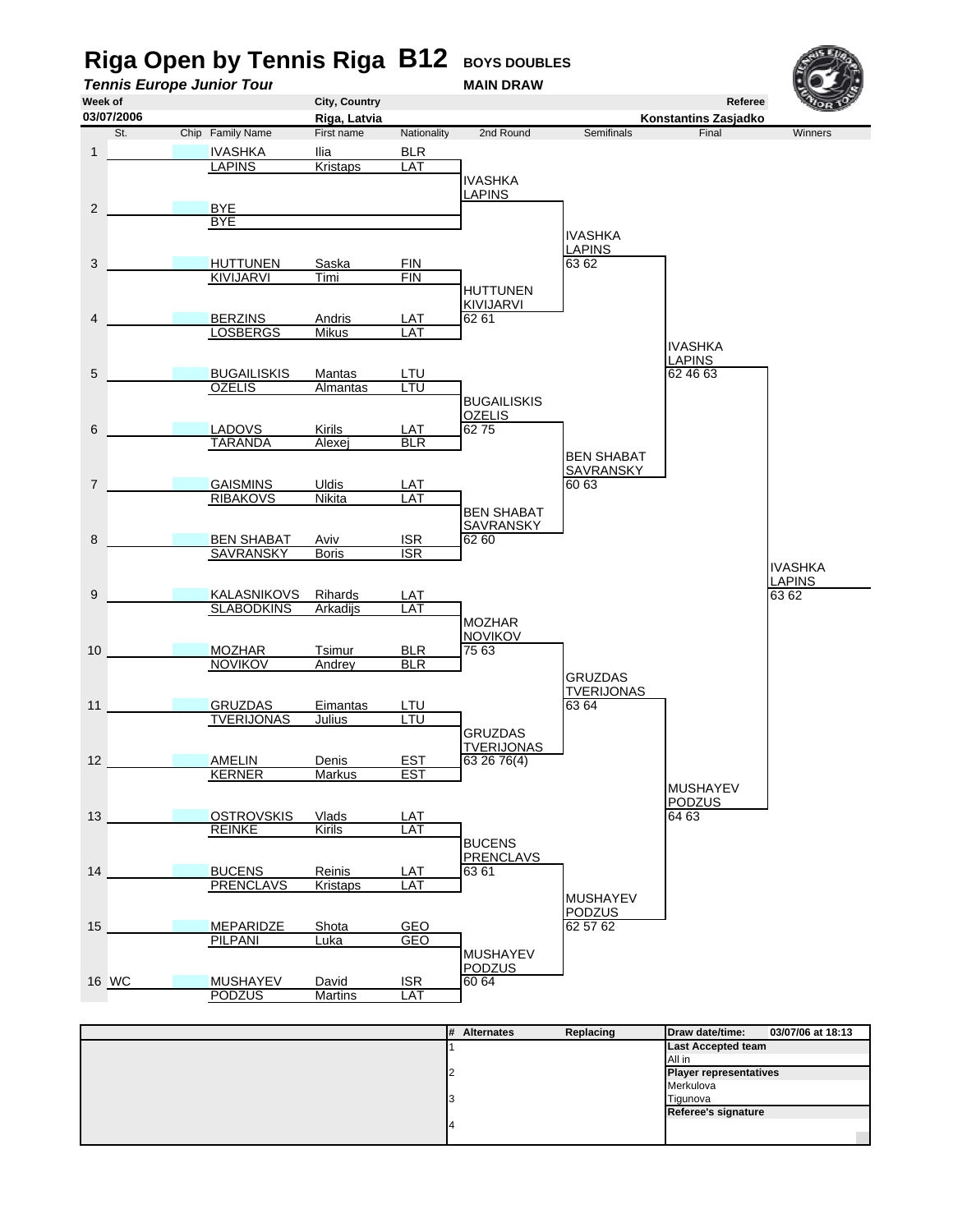### **Riga Open by Tennis Riga GIRLS SINGLES**

16 **OSTAPENKO** Alona

**Tennis Europe Junior Tour**<br>Week of **1RD CONSOLATION**<br>City. Country Category **Week of City, Country Category Referee Riga, Latvia**<br> **Riga, Latvia** Mationality 2nd Round Semifinals Final **Konstantins Zasjadko**<br>
Final Winner Chip Family Name First name Nationality 2nd Round Semifinals Final 1 BYE BYE 2 2 BYE PARAZINSKAITE 3 PARAZINSKAITE Akvile LTU PARAZINSKAITE 4 **1 TIHOMIROVA Ksenija** PARAZINSKAITE<br>35 42 41 5 MIKULSKYTE Justina LTU EST **PAALMA**<br>EST 42 35 42 6 **PAALMA** Eva Umpire *b* AROTYONOV 7 **AROTYONOV Ilana** ISR WO **LAT** AROTYONOV 8 8 POISA Ilva KORYTSKO<br>24 42 42 9 MITREVICA Laura LAT **MITREVICA** 10 BYE KORYTSKO<br>40 41 11 SILLANPAA Annika FIN BLR **BORYTSKO** 12 KORYTSKO Nadejda Umpire *a* KORYTSKO 13 RADAVICIUTE Rita LTU 12 12 42 40 Umpire *a* RADAVICIUTE 14 **BYE** Umpire *b* OSTAPENKO 15 15 BYE 41 40 **03/07/2006**

LAT **DESTAPENKO** 

|  | Draw date/time:               |
|--|-------------------------------|
|  |                               |
|  | <b>Player representatives</b> |
|  |                               |
|  |                               |
|  | Referee's signature           |
|  |                               |
|  | Konstantins Zasjadko          |